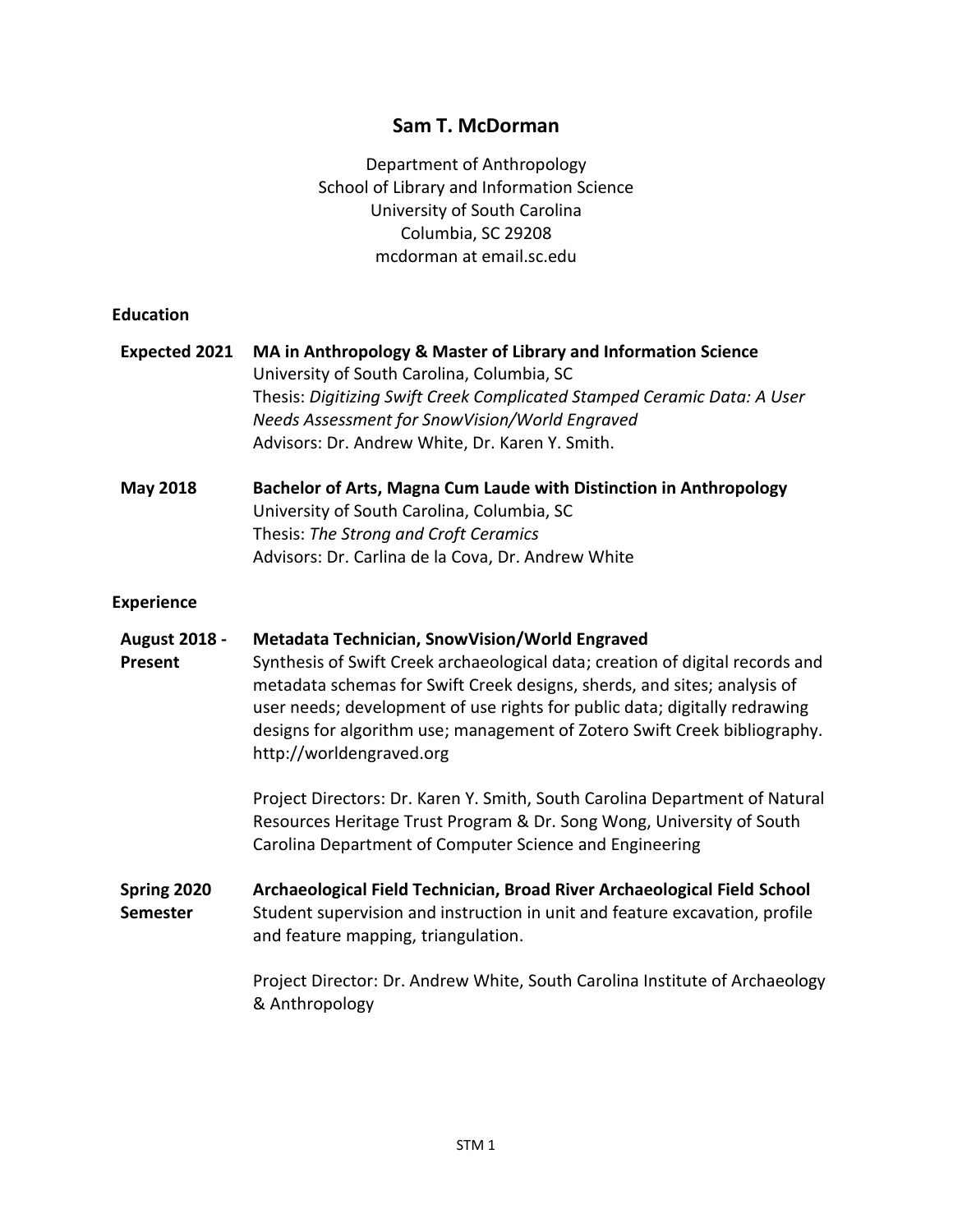| <b>November</b><br>2019 &<br>February 2020 | Archaeological Field Technician, Ft. Frederick Heritage Preserve<br>Phase III. Feature excavations.                                                                                                                                                                                                                                               |
|--------------------------------------------|---------------------------------------------------------------------------------------------------------------------------------------------------------------------------------------------------------------------------------------------------------------------------------------------------------------------------------------------------|
|                                            | Project Directors: Dr. Karen Y. Smith & Sean Taylor, South Carolina<br>Department of Natural Resources Heritage Trust                                                                                                                                                                                                                             |
| $May - July$<br>2019                       | Site Scribe and Lab Technician, Wateree Archaeological Research Project<br>Phase III. Site scribe duties include collection and organization of excavation<br>data, feature mapping, and digitization of excavation data. Lab duties<br>include artifact washing, tabulation, sieving of flotation heavy fractions, and<br>volunteer supervision. |
|                                            | Project Directors: Chris Judge, USC Lancaster Native American Studies<br>Center & Dr. Gail Wagner, University of South Carolina Department of<br>Anthropology                                                                                                                                                                                     |
| <b>December</b><br>2018                    | Archaeological Field Technician, Pockoy Island Shell Ring<br>Phase III. Unit and feature excavations.                                                                                                                                                                                                                                             |
|                                            | Project Directors: Dr. Karen Y. Smith & Sean Taylor, South Carolina<br>Department of Natural Resources Heritage Trust                                                                                                                                                                                                                             |
| <b>Fall Semester</b><br>2018               | <b>Metadata Technician, Archiving SC Women</b><br>Part of a SLIS 777 student metadata team responsible for the creation of a<br>schema and records for photos from American Association of University<br>Women collections.                                                                                                                       |
|                                            | https://archive.org/details/@archiving_sc_women                                                                                                                                                                                                                                                                                                   |
|                                            | Instructor: Travis Wagner, University of South Carolina School of Library and<br><b>Information Science</b>                                                                                                                                                                                                                                       |
| $May - June$<br>2018                       | Archaeological Field Technician, Wateree Archaeological Research Project<br>Phase III. Unit and feature excavation, profile and feature mapping.                                                                                                                                                                                                  |
|                                            | Project Directors: Chris Judge, USC Lancaster Native American Studies<br>Center & Dr. Gail Wagner, University of South Carolina Department of<br>Anthropology                                                                                                                                                                                     |
| <b>Spring</b><br><b>Semester</b><br>2018   | Archaeological Field Technician, Broad River Archaeological Field School<br>Unit and feature excavation, profile and feature mapping, student<br>supervision.                                                                                                                                                                                     |
|                                            | Project Director: Dr. Andrew White, South Carolina Institute of Archaeology<br>& Anthropology                                                                                                                                                                                                                                                     |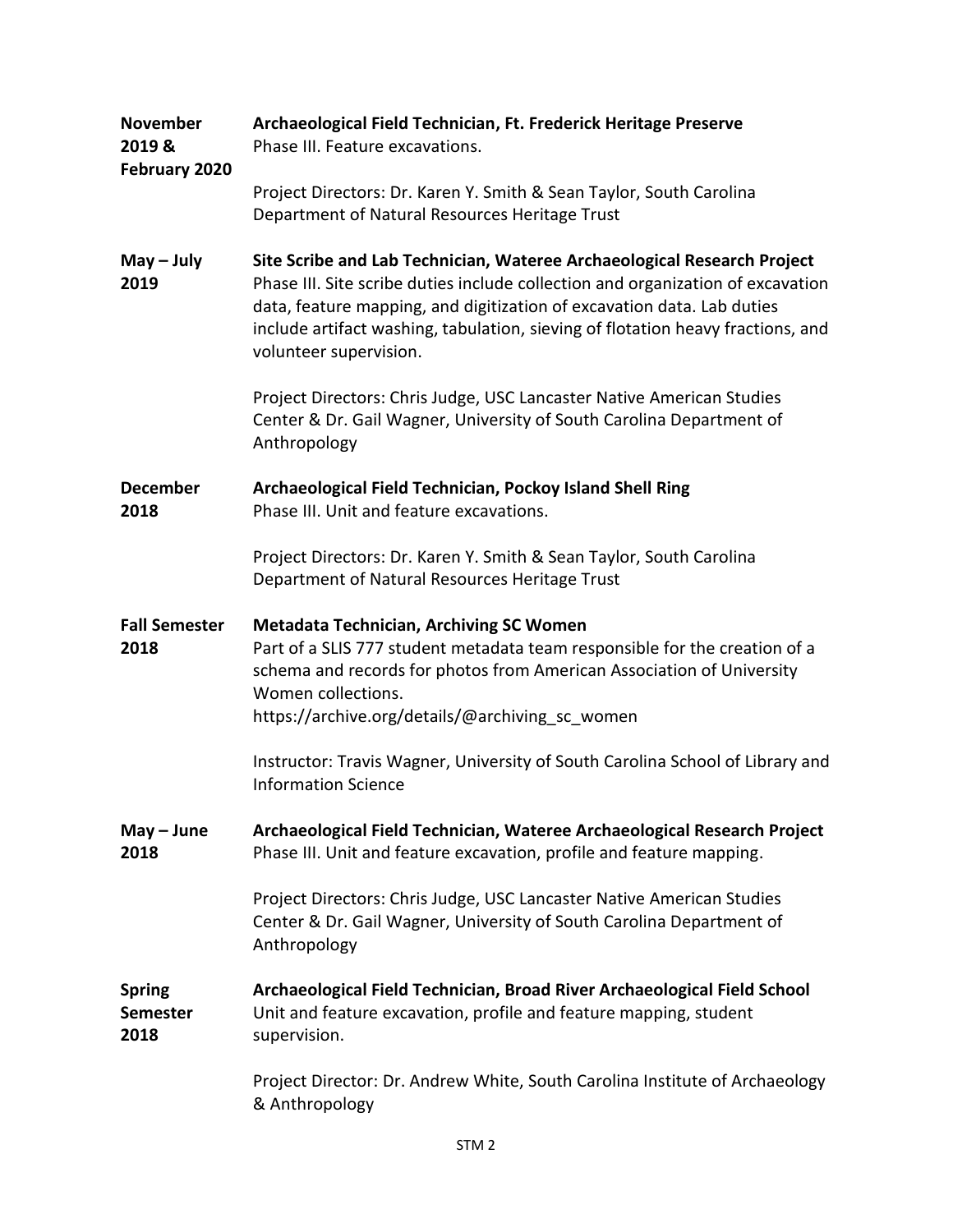| August-<br><b>December</b><br>2017       | Metadata Technician, Eastern Woodlands Household Archaeology Data<br>Project<br>Updated existing data with more specific information on structure shape<br>and radiocarbon dates.<br>https://www.householdarchaeology.org/<br>Project Director: Dr. Andrew White, South Carolina Institute of Archaeology<br>& Anthropology |
|------------------------------------------|-----------------------------------------------------------------------------------------------------------------------------------------------------------------------------------------------------------------------------------------------------------------------------------------------------------------------------|
| $May - August$<br>2017                   | Archaeological Lab Technician, Broad River Archaeological Project<br>Washed and cataloged artifacts from Broad River Archaeological Field<br>School Spring 2017 season.                                                                                                                                                     |
|                                          | Project Director: Dr. Andrew White, South Carolina Institute of Archaeology<br>& Anthropology                                                                                                                                                                                                                               |
| <b>Spring</b><br><b>Semester</b><br>2017 | <b>Student, Broad River Archaeological Field School</b><br>Unit and feature excavation, profile and feature mapping.<br>Project Director: Dr. Andrew White, South Carolina Institute of Archaeology<br>and Anthropology                                                                                                     |
| <b>Presentations</b>                     |                                                                                                                                                                                                                                                                                                                             |
| <b>April 2019</b>                        | Digitizing Swift Creek Complicated Stamped Ceramic Data: A User Needs<br>Assessment for Snow Vision/World Engraved<br>Paper presented at the South Carolina Anthropology Student Conference<br>Gambrell Hall, University of South Carolina, Columbia, SC                                                                    |

**November 2017** *Whole Body Donors of South Carolina: A Practice in Research Design* Poster presented at Information Science Discovery Day Davis College, University of South Carolina, Columbia, SC

# **Certifications and Training**

| <b>April 2019</b> | <b>Identifying Historic Ceramics for Archaeologists</b><br>Workshop presented by Dr. Lindsay Bloch, Florida Museum of Natural<br>History<br>Parker Annex Archaeology Center, Columbia, SC |
|-------------------|-------------------------------------------------------------------------------------------------------------------------------------------------------------------------------------------|
| 2019-2022         | CITI National Certification, Social & Behavioral Responsible Conduct of<br>Research                                                                                                       |
| 2019-2022         | CITI National Certification, Human Research Social & Behavioral Research                                                                                                                  |